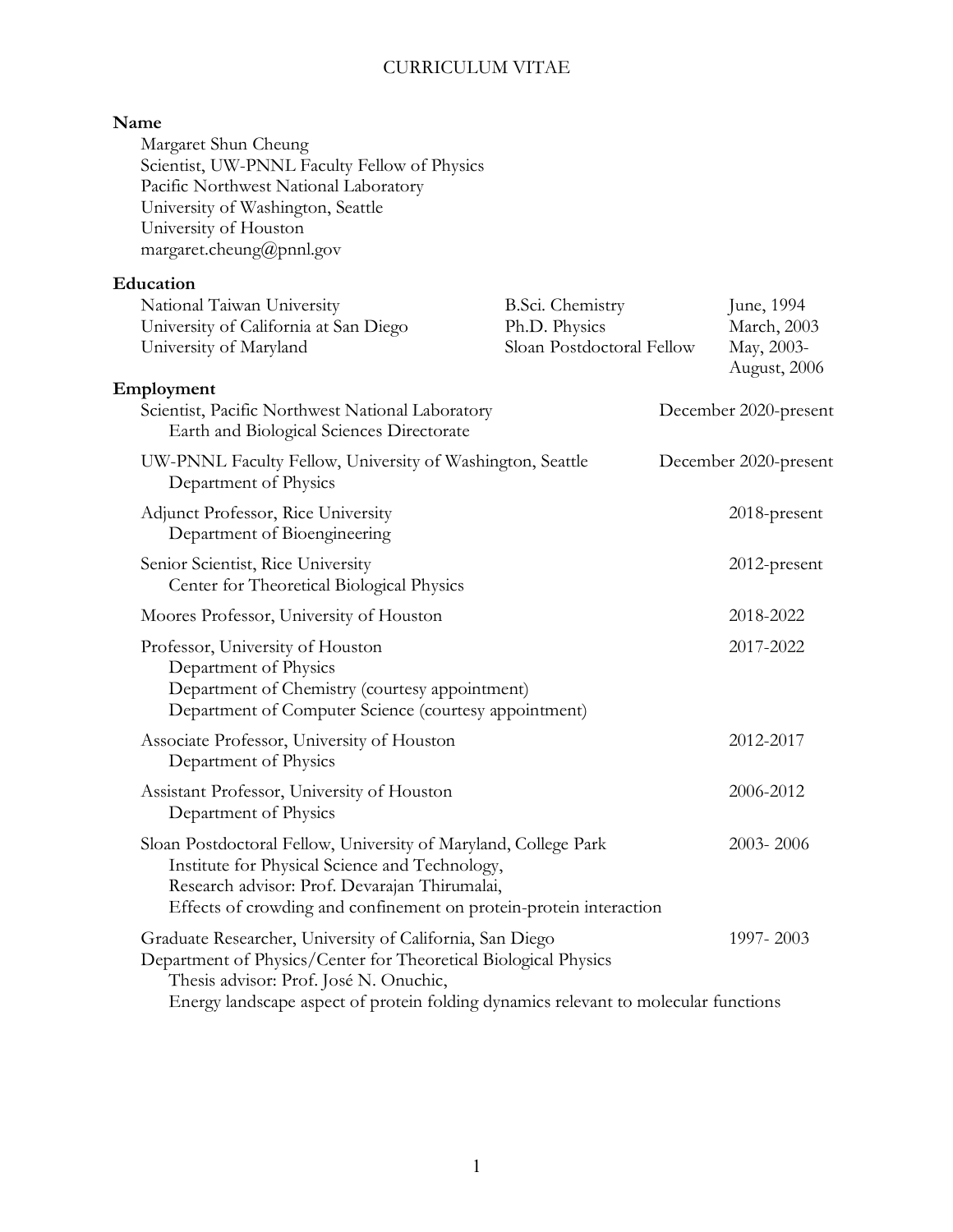### **Fellowship and Awards**

- 2022-2021 UW LSAMP Faculty of the Year Award
- 2019 Robert S. Hyer Research Award
- 2018 Moores Professorship
- 2016 UH Excellence in Research and Scholarship (Associate Professor)
- 2013 Fellow of the American Physical Society
- 2012 UH Excellence in Research and Scholarship (Assistant Professor)
- 2010 Robert S. Hyer Research Award
- 2006 University of Houston New Faculty Award
- 2003-2006 Alfred P. Sloan Foundation Postdoctoral Fellowship
- 1990-1991 National Taiwan University Book Coupon Award

## **Research Interests**

- Emergent protein assemblies in a cell modeled with statistical physics, machine learning, and data
- Principles for tuning target selectivity in signaling proteins
- Molecular biophysics of learning and memory formation
- Organization of protein-mediated actomyosin networks and cellular transport
- Molecular design of artificial photosynthetic materials under extreme conditions

## **Ongoing Research Support**

### **Active**

Manipulating Signaling Proteins for Target Binding and Recognition National Institutes of Health (2R01GM097553), \$1,131,944 Role: PI Duration: 06/01/16-04/30/23

 Center for Theoretical Biological Physics (PI: Jose' Onuchic at Rice) National Science Foundation (PHY2019745), Subcontract from Rice to UH: \$751,771 Role: PI at UH Duration: 09/01/20- 08/31/22

RAISE: Dendritic Spine Mechano-Biology and the Process of Memory Formation (PI: Peter Wolynes at Rice) National Science Foundation (CHE-1743392), \$996,778 Role: Co-PI through Rice University Duration: 08/15/17- 07/31/23 (No-cost extension)

# **Recently Completed Research Support**

Post-Marcus Theory and Simulation of Interfacial Charge Transfer Dynamics in Organic Semiconducting Materials (PI: Barry Dunietz at Kent State) Department of Energy (DE-SC0016501), subcontract from Kent State to UH, \$300,000 Role: PI at UH Duration: 09/15/17-09/14/21 (No cost extension)

Center for Theoretical Biological Physics – Houston (PI: Jose' Onuchic at Rice) National Science Foundation (PHY-1427654), Subcontract from Rice to UH, \$798,494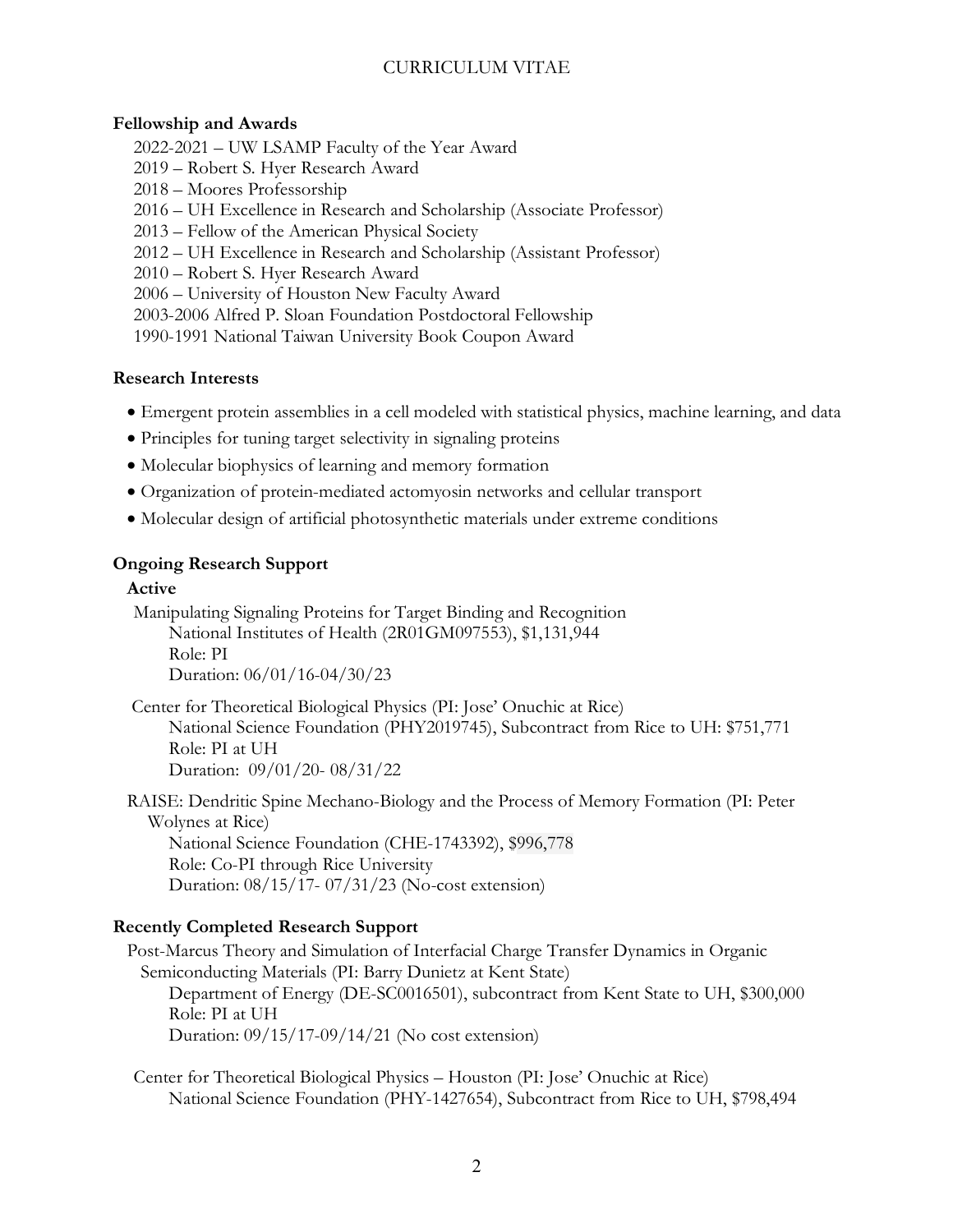Role: PI at UH Duration: 09/01/14-08/31/20

Effects of Cellular Environment on Protein Structure and Folding Dynamics National Science Foundation (MCB-1412532), \$678,294 Role: PI Duration: 07/01/14-06/30/20

MRI: Acquisition of a High-Performance Computing System for Science and Engineering Research and Education at the University of Houston National Science Foundation (OAC-1531814), \$950,000 Role: PI Duration: 08/01/15-07/31/19

2018 Protein Folding Dynamics: Order, Disorder, and Aggregation GRC in Galveston, TX, January 7-12, 2018 National Science Foundation (CHE-1743232), \$10,000 Role: PI 06/23/17 - 04/12/18

### **Journal Publications (in reverse chronological order)**

### **Original Research Articles**

- 71. A. Sarkar, A. G. Gasic, M. S. Cheung, and Greg Morrison, "Effects of protein crowders and charge on the folding of superoxide dismutase 1 variants: a computational study", *accepted J. Phys. Chem. B. (2022).*
- 70. C. Bueno, J. Liman, N. P. Schafer, M. S. Cheung, P. G. Wolynes, "A generalized Flory-Stockmayer kinetic theory of connectivity percolation and rigidity percolation of cytoskeletal network", *PoLS Comp. Biol. 18,* e1010105 (2022).
- 69. J. Tinnin, S. Bhandari, P. Zhang, E. Geva, B. D. Dunietz, X. Sun, M. S. Cheung, "Correlating interfacial charge transfer rates with interfacial molecular structure in the tetraphenyldibenzoperiflanthene/C70 organic photovoltaic system", *J. Phys. Chem. Lett., 13,*  763-769 (2022).
- 68. C. Li, J. Liman, Y. Eliaz, M. S. Cheung, "Forecasting avalanches in branched actomyosin networks with network science and machine learning", *J. Phys. Chem. B, 125,* 11591- 11605 (2021).
- 67. J. Nde, P. Zhang, J. C. Ezerski, P. G. Wolynes, M. S. Cheung, "Coarse-grained modeling and molecular dynamics simulations of Ca<sup>2+</sup>-calmodulin", *Frontiers in Molecular Sciences*, 8, 661322 (2021).
- 66. A. G. Gasic, A. Sharkar, M. S. Cheung, "Understanding protein complex assembly through grand canonical maximum entropy modeling", *Physical Rev. Research, 3,* 033220 (2021).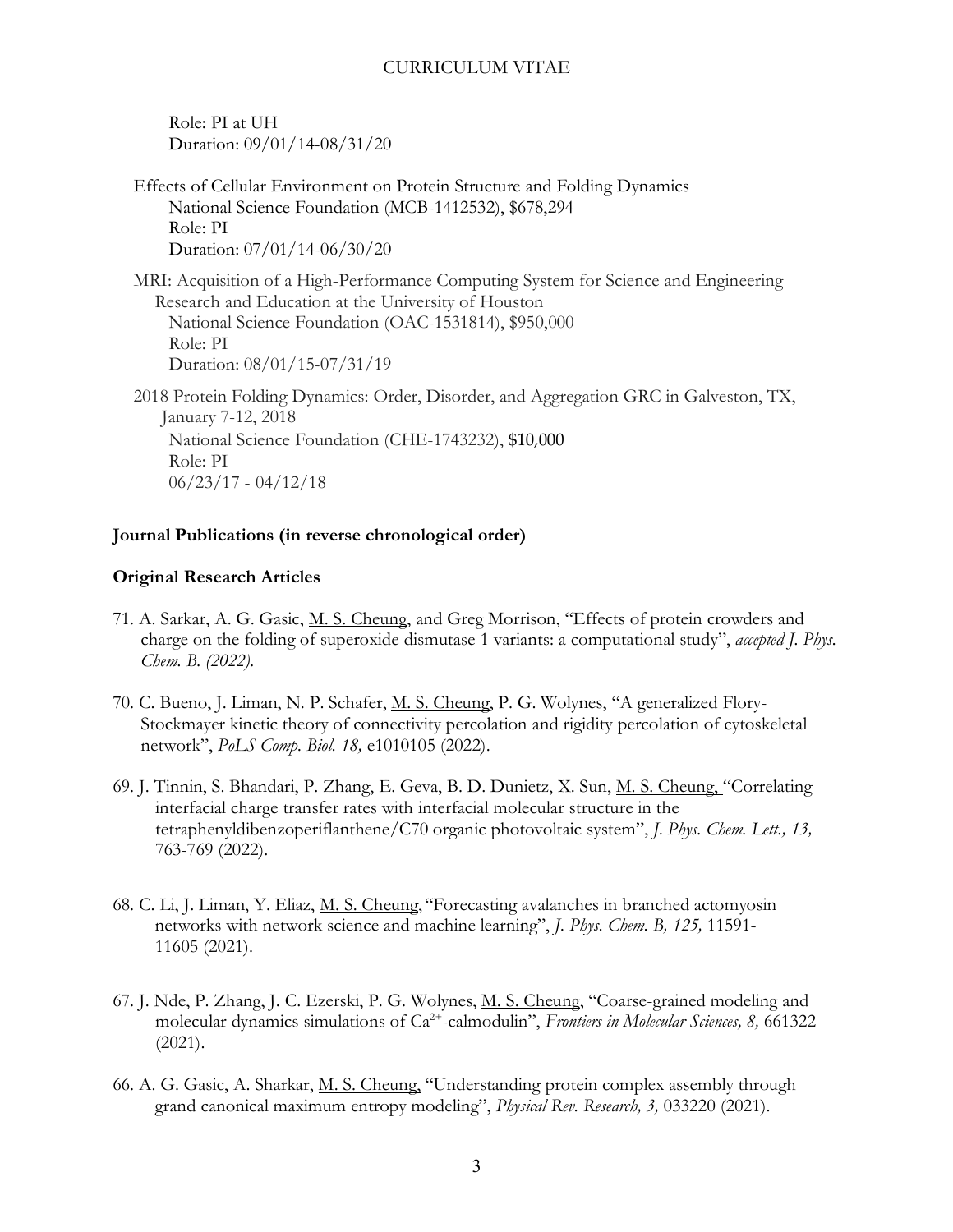- 65. J. Tinnin, S. Bhandari, P. Zhang, H. Aksu, B. Maiti, E. Geva, B. D. Dunietz, X. Sun, M. S. Cheung, "CTRAMER: software for calculating charge-transfer-rate constants with condensedphase effects", *J. Chem. Phys. 154,* 214108 (*2021*).
- 64. F. C. Zegarra, D. Homouz, P. Wittung-Stafshede, M. S. Cheung, "The zero-order loop in apoazurin modulates unfolding in silico", *J. Phys. Chem. B, 125*, 3501-3509 *(2021).*
- 63. P. Zhang, J. Han, P. Cieplak, M. S. Cheung, "Determining the atomic charge of calcium ion in a calcium-binding protein requires the information of its dynamic coordination geometry in aqueous solution", *J. Chem. Phys. 154,* 124104 (2021).
- 62. Y. Eliaz, F. Nedelec, G. Morrison, H. Levine, M. S. Cheung, "Multivalent actin-binding proteins augment the variety of morphologies in actomyosin networks", *Phys. Rev. E 102,* 062420 (2020).
- 61. J. Han, P. Zhang, H. Aksu, B. Maiti, X. Sun, E. Geva, B. Dunietz, M. S. Cheung, "On the interplay between electronic structure and polarizable force fields when calculating solutionphase charge-transfer rates", *J. Chem. Theory Comput. 16,* 6481–6490 (2020).
- 60. Z. Hu, Z. Tong, M. S. Cheung, B. Dunietz, E. Geva, X. Sun, "Photoinduced charge transfer dynamics in carotenoid-porphyrin-C60 triad via the linearized semiclassical nonequilibrium Fermi's golden rule", *J. Phys. Chem. B, 124,* 9579–9591 (2020).
- 59. Z. Tong, X. Gao, M. S. Cheung, B. Dunietz, E. Geva, X. Sun, "Charge transfer rate constants for the carotenoid-porphyrin-C<sub>60</sub> molecular triad dissolved in tetrahydrofuran: the spin-boson model vs. the linearized semiclassical approximation", *J. Chem. Phys. 153,* 044105 (2020).
- 58. J. Tinnin, S. Bhandari, P. Zhang, H. Aksu, B. Maiti, E. Geva, B. D. Dunietz, X. Sun, M. S. Cheung, "Molecular-level exploration of the structure-function relations underlying interfacial charge transfer in the subphthalocyanine: C<sub>60</sub> organic photovoltaic system", *Phys. Rev. Applied*, *13,* 054075 (2020).
- 57. J. Liman, C. Bueno, Y. Eliaz, M. N. Waxham, H. Levine, P. G. Wolynes, M. S. Cheung, "The contractility of actomyosin network in the presence of arp2/3", *Proc. Natl. Acad. Sci. 117,* 10825- 10831 (2020).
- 56. J. C. Ezerski, P. Zhang, N. C. Jennings, M. N. Waxham, M. S. Cheung, "Molecular dynamics ensemble refinement of intrinsically disordered peptides from circular dichroism spectra", *Biophys. J*, *118*, 1665-1678 (2020).
- 55. A. G. Gasic, M. S. Cheung, "A tale of two desolvation potentials: an investigation of protein behavior under high hydrostatic pressure", *J. Phys. Chem. B, 124,* 1619-1627 (2020).
- 54. K. Dave, A. G. Gasic, M. S. Cheung, M. Gruebele, "Competition of folding and inter-domain aggregation in tethered WW domains", *Phys. Chem. Chem. Phys., 21,* 24393-24405 (2019).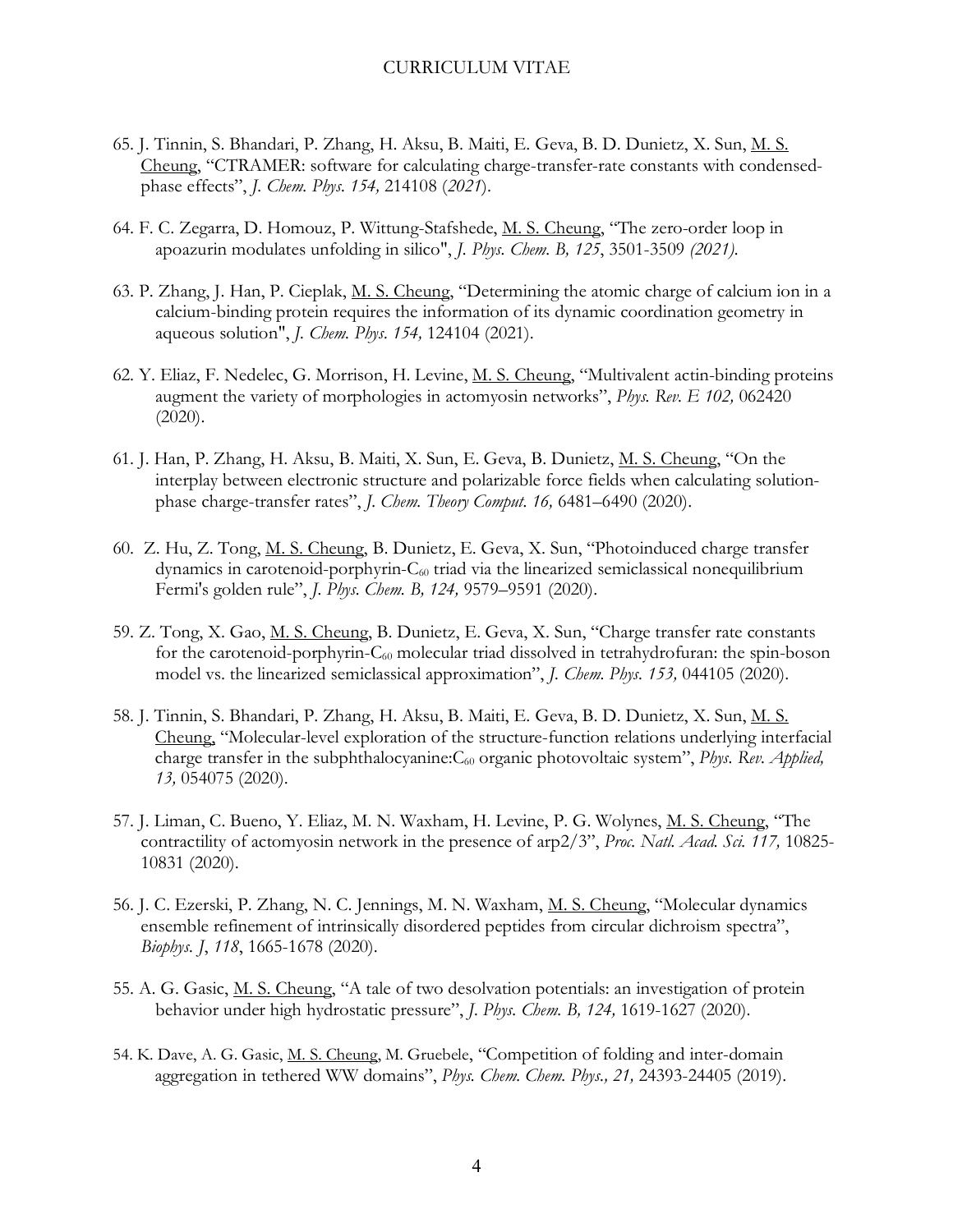- 53. A. G. Gasic, M. M. Boob, M. B. Prigozhin D. Homouz, C. M. Daugherty, M. Gruebele, M. S. Cheung, "Critical phenomena in the temperature-pressure-crowding phase diagram of a protein", *Phys. Rev. X, 9,* 041035 (2019).
- 52. Q. Wang, M. Chen, C. Bueno, S. S. Song, A. Hudman, M. N. Waxham, P. G. Wolynes, M. S. Cheung, "Calcium/Calmodulin dependent kinase II – actin assemblies and their dynamic regulation by calmodulin in dendritic spines", *Proc. Natl. Acad. Sci., 116,* 18937-18942 (2019).
- 51. M. Ghane, M. S. Cheung, S. Chandrasekaran, "Pointerchain: Tracing pointers to their root", *Parallel Computing*, *85*, 190-203 (2019).
- 50. F. C. Zegarra, D. Homouz, M. Kovermann, A. G. Gasic, L. Babel, P. Wittung-Stafshede, M. S. Cheung, "Crowding-induced elongated conformation of urea-unfolded apoazurin explained by *in silico* computations: Key role of crowder shape", *J. Phys. Chem. B*, *123*, 3607–3617 (2019).
- 49 J. C. Ezerski, M. S. Cheung, "CATS: a tool for clustering the ensemble of intrinsically disordered peptides on a flat energy landscape", *J. Phys. Chem. B*, *122*, 11807–11816 (2018).
- 48. S. Bhandari, M. S. Cheung, E. Geva, L. Kronik, B. D. Dunietz, "Fundamental gaps of condensed-phase organic semiconductors from single-molecule calculations using polarizable consistent optimally tuned screened range-separated hybrid functionals", *J. Chem. Theory Comput*., *14*, 6287-6294 (2018).
- 47. Q. Wang, B. Janab, M. R. Diehl, M. S. Cheung, A. B. Kolomeisky, J. N. Onuchic, "Molecular mechanisms of the interhead coordination by interhead tension in cytoplasmic dyneins", *Proc. Natl. Acad. Sci. U.S.A., 115,* 10052-10057 (2018).
- 46. X. Sun, P. Zhang, Y. Lai, K. Williams, M. S. Cheung, B. Dunietz, E. Geva, "A computational study of charge transfer dynamics in the carotenoid porphyrin C60 molecular triad solvated in explicit tetrahydrofuran and its spectroscopic signature", *J. Phys. Chem. C*, *122*, 11288–11299 (2018).
- 45. M. Misiura, Q. Wang, M. S. Cheung, A. B. Kolomeisky, "Theoretical investigation of the role of mutation in dynamics of kinesin motor protein", *J. Phys. Chem. B, 122*, 4653-4661 (2018).
- 44. F. C. Zegarra, D. Homouz, Y. Eliaz, A. G. Gasic, M. S. Cheung, "The impact of hydrodynamic interactions on protein folding rates depends on temperature", *Phys. Rev. E, 97*, 032402 *(*2018).
- 43. Q. Wang, M. R. Diehl, B. Jana, M. S. Cheung, A. B. Kolomeisky, J. N. Onuchic, "Molecular origin of the weak susceptibility of kinesin velocity to loads and its relation to the collective behavior of kinesins", *Proc. Natl. Acad. Sci. U. S. A*., *114*, E8611-E8617 (2017).
- 42. O.N. Starovoytov, P. Zhang, P. Cieplak, , M. S. Cheung, "Induced polarization restricts conformational distribution of a light-harvesting molecular triad in the ground state", *Phys. Chem. Chem. Phys*., *19*, 22969-22980 (2017).
- 41. P. Zhang, L. S. Tripathi, H. Trinh, M. S. Cheung, "Opposing intermolecular tuning of Ca2+ affinity for calmoduin by target peptide", *Biophys. J., 112*, 1105–1119 (2017)*.*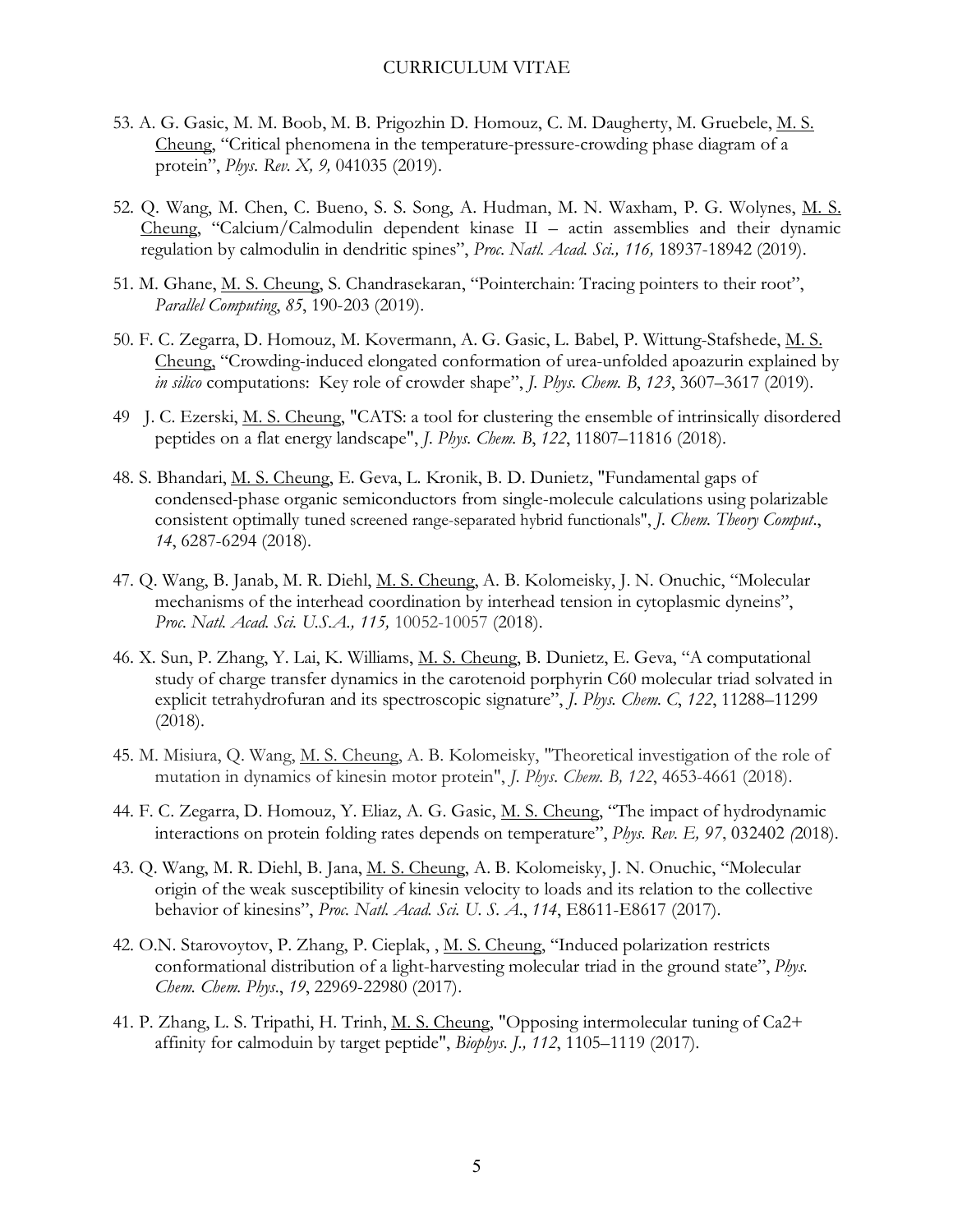- 40. M.Y. Tsai, W. Zheng, D. Balamurugan, N.P. Schafer, B.L. Kim, M.S. Cheung, P.G. Wolynes, "Electrostatics, structure prediction and the energy landscapes for protein folding and binding", *Protein Science, 25*, 255-269 (2016).
- 39. S. Tripathi, L. Belkacemi, M. S. Cheung, R. N. Bose, "Correlation between gene variants, signaling pathways and efficacy of chemotherapy drugs against colon cancers", *Cancer Informatics*, *15*, 1-13 (2016).
- 38. L. Hoffman, X. Wang, H. Sanabria, M. S. Cheung, J. Putkey, M. N. Waxham, "Tuning of protein function by macromolecular crowding", *Biophys. J.*, *109*, 510-520 (2015).
- 37. S. Tripathi, M. N. Waxham, M. S. Cheung, Y. Liu, "Lessons in Protein Design from Combined Evolution and Conformational Dynamics", *Scientific Reports, 5*, 14259 (2015).
- 36. A. K. Manna, D. Balamurugan, M. S. Cheung, B. D. Dunietz, "Unraveling the mechanism of photo-induced charge-transfer in carotenoid-porphyrin-C60 molecular triad", *J. Phys. Chem. Lett., 6*, 1231-1237 (2015).
- 35. S. Tripathi, P. Zhang, Q. Wang, L. Hoffman, M. N. Waxham, M. S. Cheung, "Conformational Frustration in Calmodulin-Target Recognition", *Journal of Molecular Recognition, 28*, 74–86 (2015)
- 34. Q. Wang, P. Zhang, S. Tripathi, L. Hoffman, L. Yin, M. N. Waxham, M. S. Cheung, "Protein recognition and selection through conformational and mutually induced fit", *Proc. Natl. Acad. Sci. U. S. A*., *110*, 20545-20550 (2013).
- 33. D. Balamurugan, A. J. A. Aquino, F. De Dios, L. Flores Jr., H. Lischka, M. S. Cheung, "Multiscale simulation of the ground and photo-induced charge-separated states of molecular triad in polar organic solvent: exploring the conformations, fluctuations and the free energy landscapes", *J. Phys. Chem. B., 117*, 12065-12075 (2013).
- 32. E. Chen, A. Christiansen, Q. Wang, M. S. Cheung, D.S. Kliger, P. Wittung-Stafshede, "Crowd control and the effects of macromolecular crowding on burst phase kinetics of cytochrome c folding", *Biochemistry*, *51*, 9836-9845 (2012).
- 31. A. Kudlay, M. S. Cheung, D. Thirumalai, "Influence of the Shape of Crowding Particles on the Structural Transitions in a Polymer", *J. Phys. Chem. B, 116*, 8513–8522 (2012).
- 30. Q. Wang, M. S. Cheung, "A Physics-based approach of coarse-graining the cytoplasm of *E. coli*  (CGCYTO)", *Biophys. J., 102*, 2353-2361 (2012).
- 29. G. Su, A. Czader, D. Homouz, G. Bernardes, S. Mateen, M. S. Cheung, "Multiscale simulation on a light-harvesting molecular triad", *J. Phys. Chem. B, 116,* 8460–8473 (2012).
- 28. Q. Wang, A. Christiansen, A. Samiotakis, P. Wittung-Stafshede, M. S. Cheung, "Part II. Comparison of chemical and thermal protein denaturation by combination of computational and experimental approaches", *J. Chem. Phys*., *135*, 175102 (2011).
- 27. A. Samiotakis, M. S. Cheung, "Part I. Folding dynamics of Trp-cage in the presence of chemical interference and macromolecular crowding", *J. Chem. Phys*., *135*, 175101 (2011).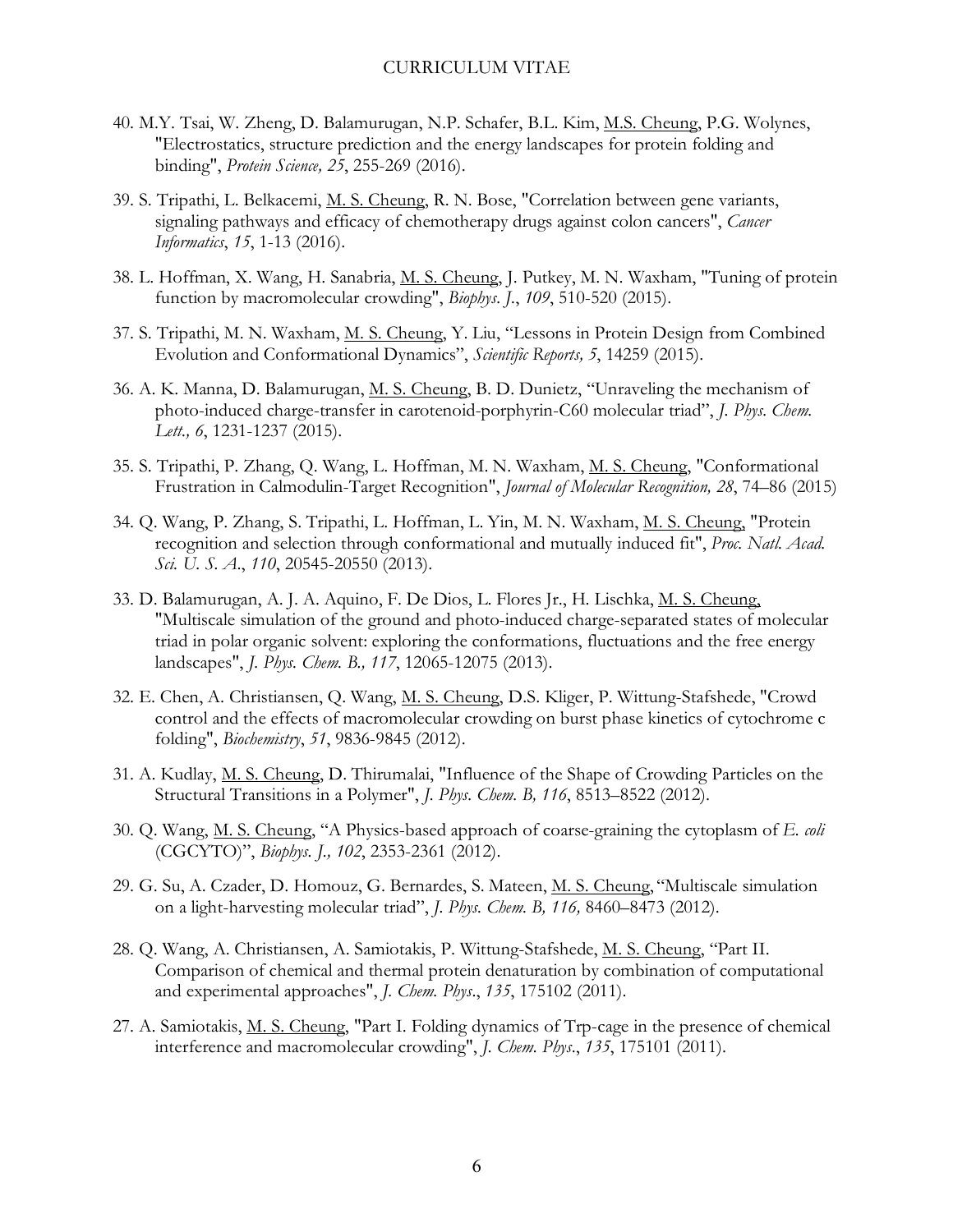- 26. Q. Wang, K.-C. Liang, A. Czader, M. N. Waxham, M. S. Cheung, "The effect of macromolecular crowding, ionic strength and calcium binding on calmodulin dynamics", *PLoS Comp. Biol., 7,* e1002114 (2011).
- 25. Q. Wang, G. Hong, J. Glenn, R. Pachter, M. S. Cheung, "Biophysical properties of membraneactive peptides based on micelle modeling: A case study of cell-penetrating and antimicrobial peptides", *J. Phys. Chem. B, 114*, 13726-13735 (2010).
- 24. A. Dhar, A. Samiotakis, S. Ebbinghaus, L. Nienhaus, D. Homouz, M. Gruebele, M. S. Cheung, "Structure, function and folding of phosphoglycerate kinase are strongly perturbed by macromolecular crowding", *Proc. Natl. Acad. Sci. U. S. A., 107*, 17586-17591 (2010).
	- *Commentary "Crowding and Function Reunite" by G. J. Pielak and A. C. Miklos, PNAS, 107, 17457- 17458 (2010).*
- 23. A. Christiansen, Q. Wang, A. Samiotakis, M. S. Cheung, P. Wittung-Stafshede, "Factors defining effects of macromolecular crowding on protein stability: an *in vitro/in silico* case study using cytochrome c", *Biochemistry, 49*, 6519-6530 (2010).
- 22. A. Samiotakis, D. Homouz, M. S. Cheung, "Multiscale investigation of chemical interference in proteins", *J. Chem. Phys., 132,* 175101 (2010).
- 21. L. Stagg, A. Samiotakis, M. S. Cheung, P. Wittung-Stafshede, "Residue specific analysis of frustration in folding landscape of repeat β/α protein apoflavodoxin", *J. Mol. Biol., 396*, 75-89 (2010).
- 20. D. Homouz, H. Sanabria, M. N. Waxham, M. S. Cheung, "Modulation of calmodulin plasticity by the effect of macromolecular crowding", *J. Mol. Biol., 391*, 933-943 (2009).
- 19. D. Homouz, B. Hoffman, M. S. Cheung, "Hydrophobic interactions of hexane in nanosized water droplets", *J. Phys. Chem. B, 113*, 12337-12342 (2009).
- 18. A. Kudlay, M. S. Cheung, D. Thirumalai, "Crowding effects on the structural transitions in a flexible helical homopolymer", *Phys. Rev. Letts., 102*, 118101 (2009).
- 17. D. Homouz, L. Stagg, P. Wittung-Stafshede, M. S. Cheung, "Macromolecular crowding modulates folding mechanism of α/β protein apoflavodoxin", *Biophys. J., 96*, 671-680 (2009).
- 16. D. Homouz, M. Perham, A. Samiotakis, M. S. Cheung, P. Wittung-Stafshede. "Crowded, cell-like environment induces shape changes in aspherical protein", *Proc. Natl. Acad. Sci. U. S. A., 105,* 11754-11759 (2008).
	- *Featured as best biophysics paper in Research Highlights of 2008 in Nature.*
- 15. L. Stagg, S.-Q. Zhang, M. S. Cheung, P. Wittung-Stafshede, "Molecular crowding enhances native structure and stability of α/β protein flavodoxin", *Proc. Natl. Acad. Sci. U. S. A., 104,* 18976-18981 (2007).
- 14. S.-Q. Zhang, M. S. Cheung, "Manipulating Biopolymer Dynamics by Anisotropic Nanoconfinement", *Nano Letters, 7,* 3438-3442 (2007).
- 13. M. S. Cheung, D. Thirumalai, "Crowding and confinement effects on structures of the transition state ensemble in proteins", *J. Phys. Chem. B, 111*, 8250-8257 (2007).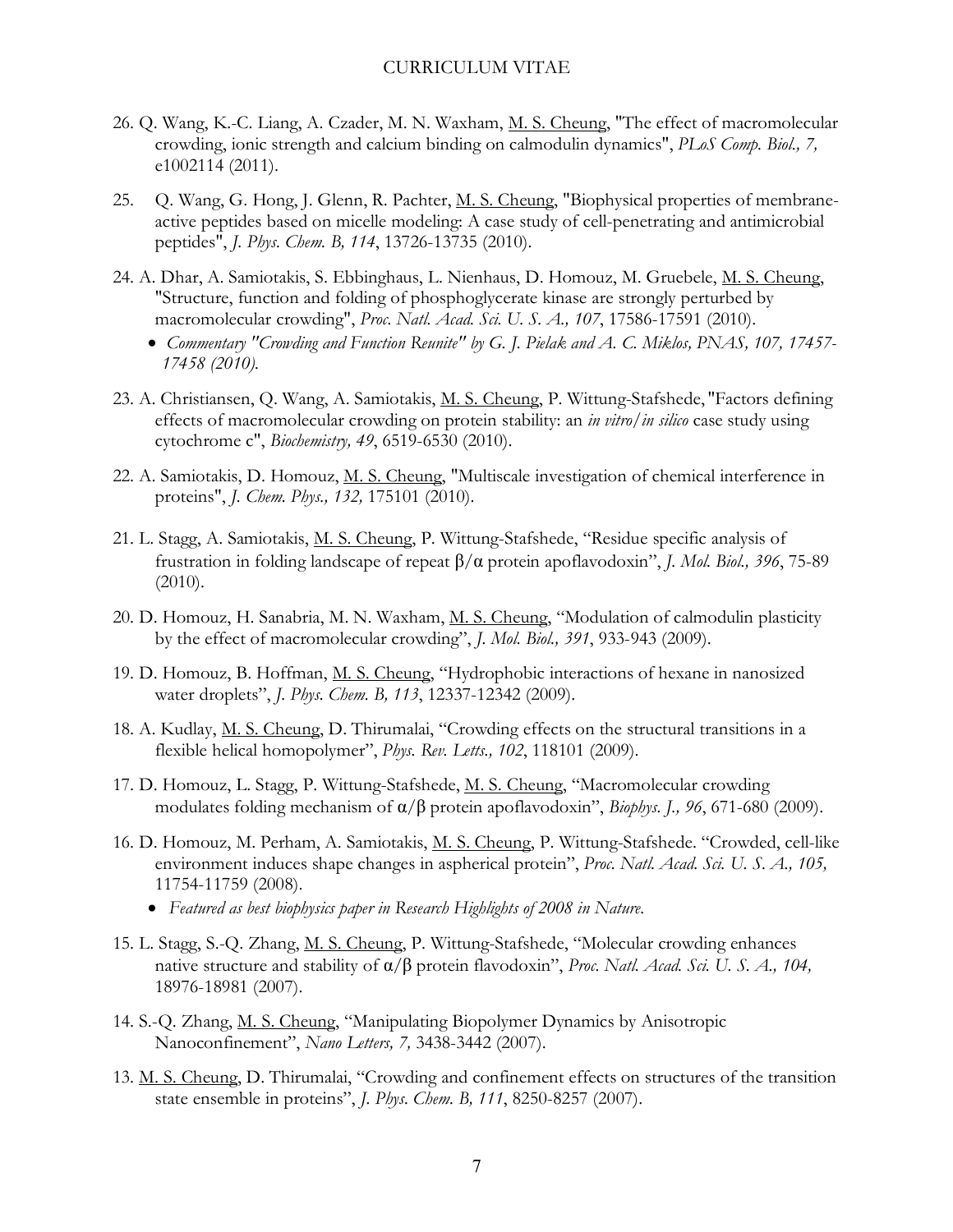- 12. M. E. Sardiu, M. S. Cheung, Y.-K. Yu, "Cysteine-Cysteine contact preference leads to targetfocusing in protein folding", *Biophys., J., 93*, 1-14 (2007).
- 11. M. S. Cheung, D. Thirumalai, "Nanopore-protein interactions dramatically alter stability and yield of the native state in restricted spaces", *J. Mol. Biol., 357*, 632-643 (2006).
- 10. J. Chahine, M. S. Cheung, "Computational studies of the reversible domain swapping of p13suc1", *Biophys. J., 89,* 1-9 (2005).
- 9. M. S. Cheung, D. Klimov, D. Thirumalai, "Molecular crowding enhances native state stability and refolding rates", *Proc. Natl. Acad. Sci. U. S. A., 102*, 4753-4758 (2005).
- 8. S. Yang, S. S. Cho, Y. Levy, M. S. Cheung, H. Levine, P. G. Wolynes, J. N. Onuchic, "Domain swapping is a consequence of minimal frustration", *Proc. Natl. Acad. Sci. U. S. A., 101*, 13786- 13791 (2004).
- 7. J. M. Finke, M. S. Cheung, J. N. Onuchic, "A structural model of polyglutamine determined from a host-guest method combining experiments and landscape theory", *Biophys. J.*, *87,* 1900-1918 (2004).
- 6. A. Fernandez-Escamilla, M. S. Cheung, M. C. Vega, M. Wilmanns, J. N. Onuchic, L. Serrano, "Solvation in protein folding analysis, combination of theoretical and experimental approaches", *Proc. Natl. Acad. Sci. U. S. A., 101,* 2834-2839 (2004).
- 5. M. S. Cheung, L. L. Chavez, J. N. Onuchic, "The Energy Landscape for Protein Folding and Possible Connections to Function", *Polymer, 45*, 547-555 (2004).
- 4. M. S. Cheung, J. M. Finke, B. Callahan, J. N. Onuchic, "Exploring the interplay of topology and secondary structural formation in the protein folding problem", *J. Phys. Chem. B,* 107, 11193- 11200 (2003).
- 3. C. Guo, M. S. Cheung, H. Levine, D. A. Kessler, "Mechanisms underlying sequence-independent beta-sheet formation*", J. Chem. Phys., 116*, 4353-4365 (2002).
- 2. M. S. Cheung, A. E. García, J. N. Onuchic, "Protein folding mediated by solvation: water expelling and formation of the hydrophobic core occurs after the structure collapse", *Proc. Natl. Acad. Sci. U. S. A., 99*, 685-690 (2002).
- 1. M. S. Cheung, I. Daizadeh, A. A. Stuchebrukhov, P. F. Heelis, "Pathways of Electron Transfer in E. coli DNA Photolyase", *Biophys. J*., *76,* 1241-1249 (1999).

#### **Review or Editorial Articles**

- 4. M. S. Cheung, A. G. Gasic, "Towards developing principles of protein folding and dynamics in the cell", *Phys. Biol*., *15*, 063001 (2018).
- 3. A. Christiansen, Q. Wang, M. S. Cheung, P. Wittung-Stafshede, "Macromolecular crowding effects on protein folding in vitro and in silico", *Biophysical Reviews, 5*, 137-145 (2013).
- 2. M. S. Cheung, "Where soft matter meets living matter -- Protein structure, stability, and folding in the cell", *Current Opinion in Structural Biology*, *23*, 212-217 (2013).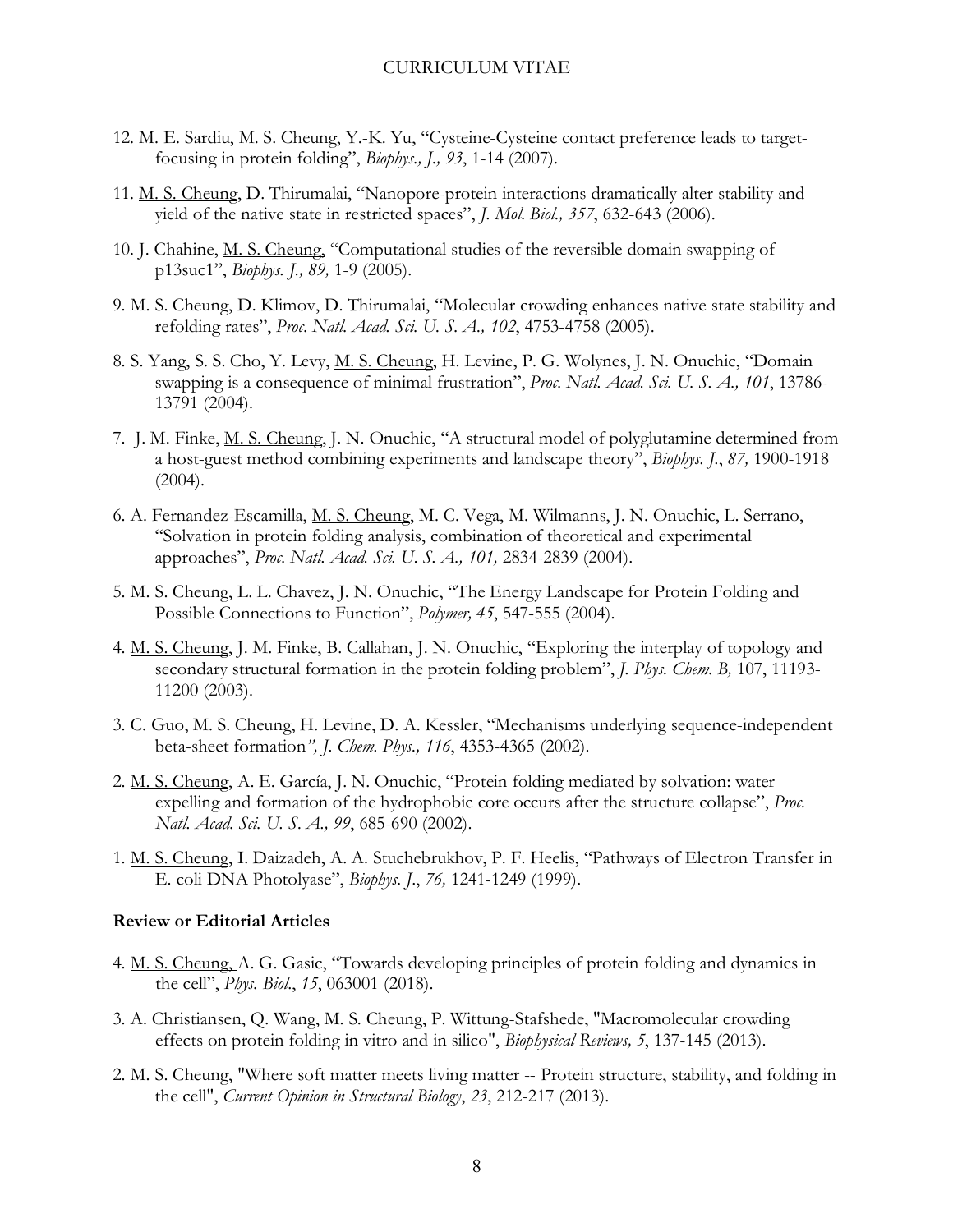1. A. Samiotakis, P. Wittung-Stafshede, M. S. Cheung, "Folding, stability and shape of proteins in crowded environments: Experimental and computational approaches", *Int. J. Mol. Sci., 10*, 572- 588 (2009).

## **Manuscripts under Review**

1. G. Qin, J. M. Choi, H. Lin, A.G. Gasic, M. S. Cheung, S. Y. Jung, C. Cai, "Comparison of timsTOF Pro and Fusion orbitrap mass spectrometers for deep shotgun proteomics of HeLa lysate digest", *submitted* (*2021*).

# **Manuscripts in Preparation**

1. A. G. Gasic, C. Daugherty, M. S. Cheung, "Protein structural fluctuations at criticality in the temperature-pressure-crowding folding phase diagram".

## **Conference Proceedings (peer-reviewed)**

- 1. H. Nguyen, E. Rohit, J. Subhlok, E. Gabriel, Q. Wang, M. S. Cheung, D. Anderson, "An execution environment for robust parallel computing on volunteering PC grids", The 41th International Conference on Parallel Processing (2012).
- 2. E. Rohit, H. Nguyen, N. Kanna, J. Subhlok, E. Gabriel, Q. Wang, M. S. Cheung, D. Anderson, "A Robust Communication Framework for Parallel Execution on Volunteer PC Grids", 11th IEEE/ACM International Symposium on Cluster, Cloud, and Grid Computing (CCGrid 2011) program (2011).
- 3. M. Ghane, S. Chandrasekaran, R. Searles, M. S. Cheung, O. Hernandez, "Path forward for softwarization to tackle evolving hardware", Proc. SPIE, 10652, Disruptive Technologies in Information Sciences (2018).
- 4. M. Ghane, S. Chandrasekaran, M. S. Cheung, "Gecko: Hierarchical heterogeneous portable shared memory abstraction", Proceedings of the 10th International Workshop on Programming Models and Applications for Multicores and Manycores (PMAM, 2019).
- 5. M. Ghane, S. Chandrasekaran, M. S. Cheung, "Towards a Portable Hierarchical View of Distributed Shared Memory Systems: Challenges and Solutions", The 11th International Workshop on Programming Models and Applications for Multicores and Manycores (PMAM, 2020).

# **Teaching**

- University of Houston Introductory General Physics I (PHYS) 1301 *Lecture-based learning*
- University of Houston Introductory General Physics I (PHYS) 1301 *Inquiry-based learning*
- University of Houston Introductory General Physics II (PHYS) 1302
- University of Houston University Physics II (PHYS) 1322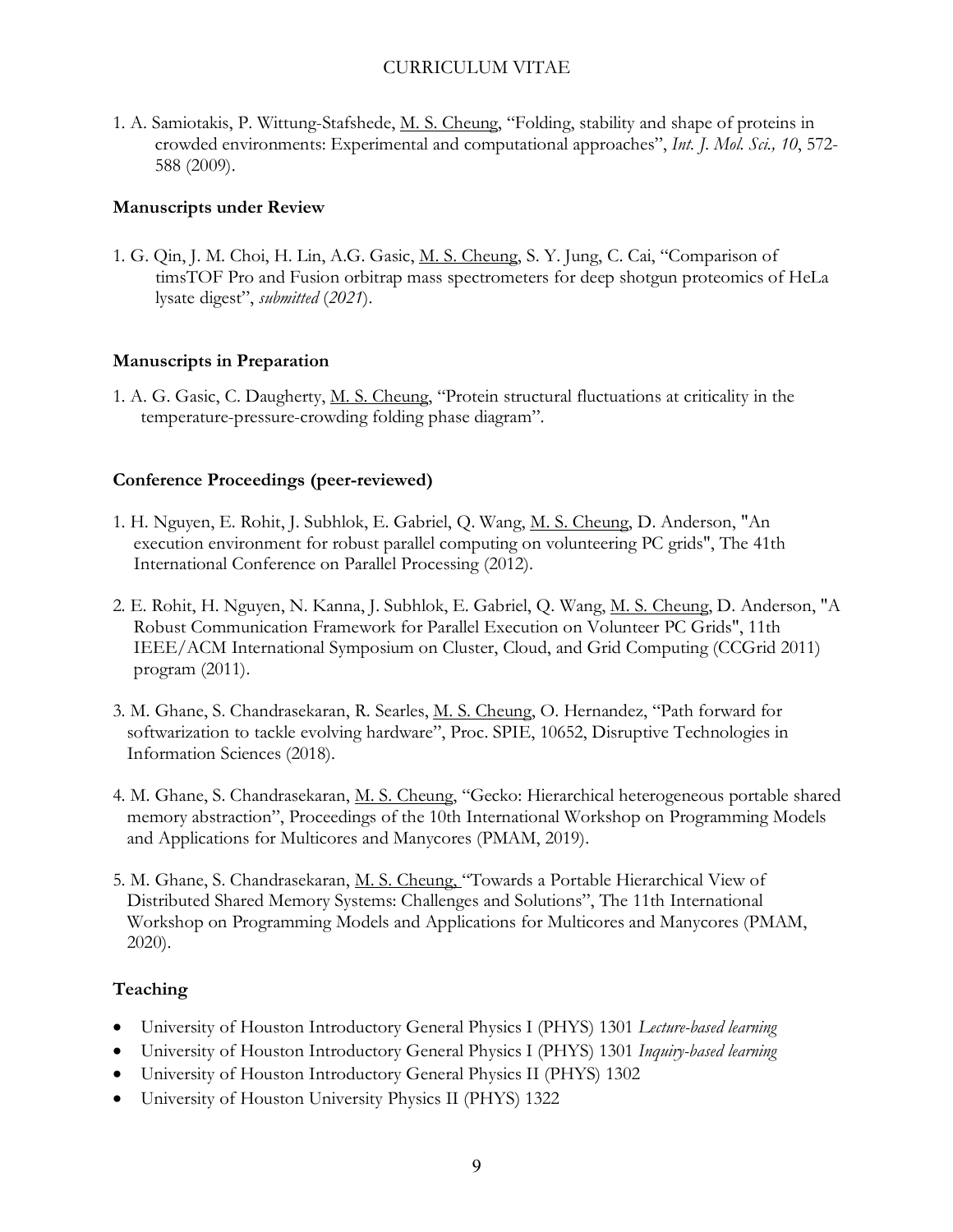- University of Houston Thermal Physics (PHYS) 3327
- University of Houston Statistical Physics (PHYS) 6327
- University of Houston Biological Physics (PHYS) 7339

#### **Mentored Students and Post-docs**

Postdoctoral Associates: Dirar Homouz (June 2007 – May 2009) Current: *Associate Professor, Khalifa University (KUSTAR) in Abu Dhabi, UAE* Balamurugan Desingh (February 2012-August 2014) Current: *High-performance Computing Consultant, Computational Institute, University of Chicago* Victor M.-Y. Tsai (September 2014-August 2015) Current: *Assistant Professor, Tamkang University, Taiwan* Swarnendu Tripathi (August 2012-March 2016) *Postdoctoral Fellow of the Computational Cancer Biology Training Program* Current: *Bioinformatics Analyst, Medical College of Wisconsin* Oleg Starovoytov (January 2015-December 2016) Jaebeom Han (September 2018-May 2020) Graduate students: Antonios Samiotakis (UH Physics, Ph.D. 2011) *Robert S. Hyer Research Award 2010* Current: *Principal Scientist at Zymeworks* Qian Wang (UH Physics, Ph.D. 2012) Current: *CTBP Postdoctoral Fellow, Rice University* Pengzhi Zhang (UH Physics, Ph.D. 2016) *Research Scientist, UH* Fabio Zegarra (UH Physics, Ph.D. 2018) *Recipient of a travel award from the Biophysical Society, 2016* Current: *Associate Professor at the National Technological University of South Lima, Peru* Millad Ghane (UH Computer Science, Ph.D. 2019), co advised with Dr. Larry Shi Current: *Senior Engineer at Samsung* Jake Ezerski (UH Physics, Ph.D. 2020) *Houston Area Molecular Biophysics Training Program fellowship, 2015-2018 Winner of the best predoctoral poster presentation award at the Annual Keck Conference, 2015.* Current: *Mathematics Specialist at Start-up Clothing Tech LLC* Yossi Eliaz (UH Physics, Ph.D. 2020) *CACDS fellow, 2017-2018* Andrei Gasic (UH Physics, Ph.D. 2020) *Recipient of the GRC Carl Storm Underrepresented Minority Fellowship 2016. Houston Area Molecular Biophysics Training Program fellowship, 2016-2019 Robert S. Hyer Research Award 2019* Jacob Tinnin (UH Physics, Ph.D. 2022) James Liman (Rice Bioengineering, 2016-present) Jules Nde (UW Physics, 2019-present) Chengxuan Li (UW Physics, 2019-present)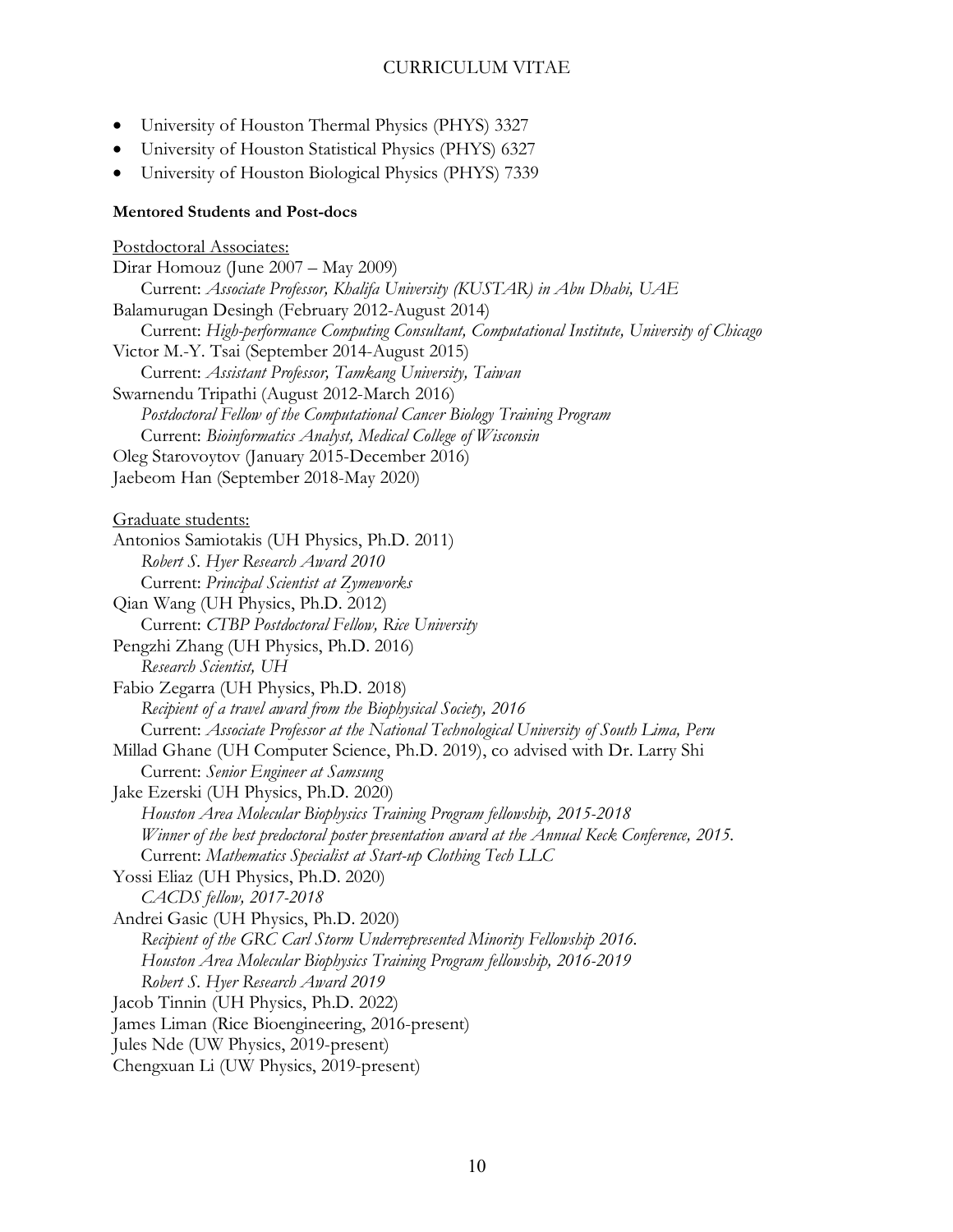Guoxiong Su (UH Physics, M.S. 2012) *Houston Area Molecular Biophysics Training Program (non-funded) fellowship, 2011-2012* Jianfa Chen (UH Physics, M.S. 2014) Mohammadmehdi Ezzatabadipour (UH Physics, M.S. 2016) Hoa Lan Trinh (UH Physics, 2016-2018) Tim Burt (UH Physics, 2018-2019) Atrayee Sarkar (UH Physics, 2020-2021) Undergraduate students: Marc Gonzalez (Physics, Summer 2007) Byron Hoffman (Physics, Summer 2008) *His work was acknowledged by coathorship in a research article* Nathaniel Morgan (Physics, Fall 2008-Spring 2009) Syed Razavi (Chem and Biomolecular Engineering, Summer 2009) Rizwan Tai (Political Sci., Summer 2009) Faheem Shahid (Mechanical Engineering, Summer 2009) Tyler Quarton (Biochemistry, Fall 2009) Brian Bush (Physics, Fall 2009) Megan Scoppa (Biochemistry, Spring 2009-Spring 2011) *Recipient of NSF REU award, Summer 2010* Ian Mitchell (Physics, Summer 2010) *Recipient of Summer Undergraduate Research Fellowship, Summer 2010* Ashlynne Monroe (Health, Spring 2010-Spring 2011) Sana Mateen (Chemical Engineering, PURS Fall 2011) *Recipient of Provost Undergraduate Research Fellowship, Fall 2011* Gabriela Bernardes (Mechanical Engineering, Summer 2011-Spring 2012) *Her work was acknowledged by coathorship in a research article* Francis de Dios (Physics, Summer 2012-Spring 2013) *Recipient of Provost Undergraduate Research Fellowship, Fall 2012* Lionel Flores (Physics, Summer 2012-present) *Recipient of NSF REU award, Summer 2012 Recipient of CTBP REU award, Summer 2013* Nicole Davidson (Physics, Summer 2013) *Recipient of CTBP REU award, Summer 2013* Lenaya Flowers (Physics, Summer 2014-Fall 2015) *Recipient of CTBP REU award, Summer 2014* Rodney Helm (Physics, Summer 2014-Summer 2016) *Recipient of CTBP REU award, Summer 2014* Sarai Vargas (Biology, Fall 2015-Spring 2016) *Recipient of CPRIT undergraduate research fellowship in computational cancer biology, Summer 2016* Marissa Soto (Physics, Summer 2016-December 2017) *Recipient of Physics Undergraduate Fellowship, Fall 2016* Caleb Daugherty (Physics, Summer 2016-December 2017) *Recipient of CTBP REU award, Summer 2016 His work was acknowledged by coathorship in a research article* Luis H. Victor (Physics, Spring 2017-Summer 2017) *Recipient of CTBP REU award, Summer 2017* Lucas Babel (Physics, Fall 2017-Summer 2019)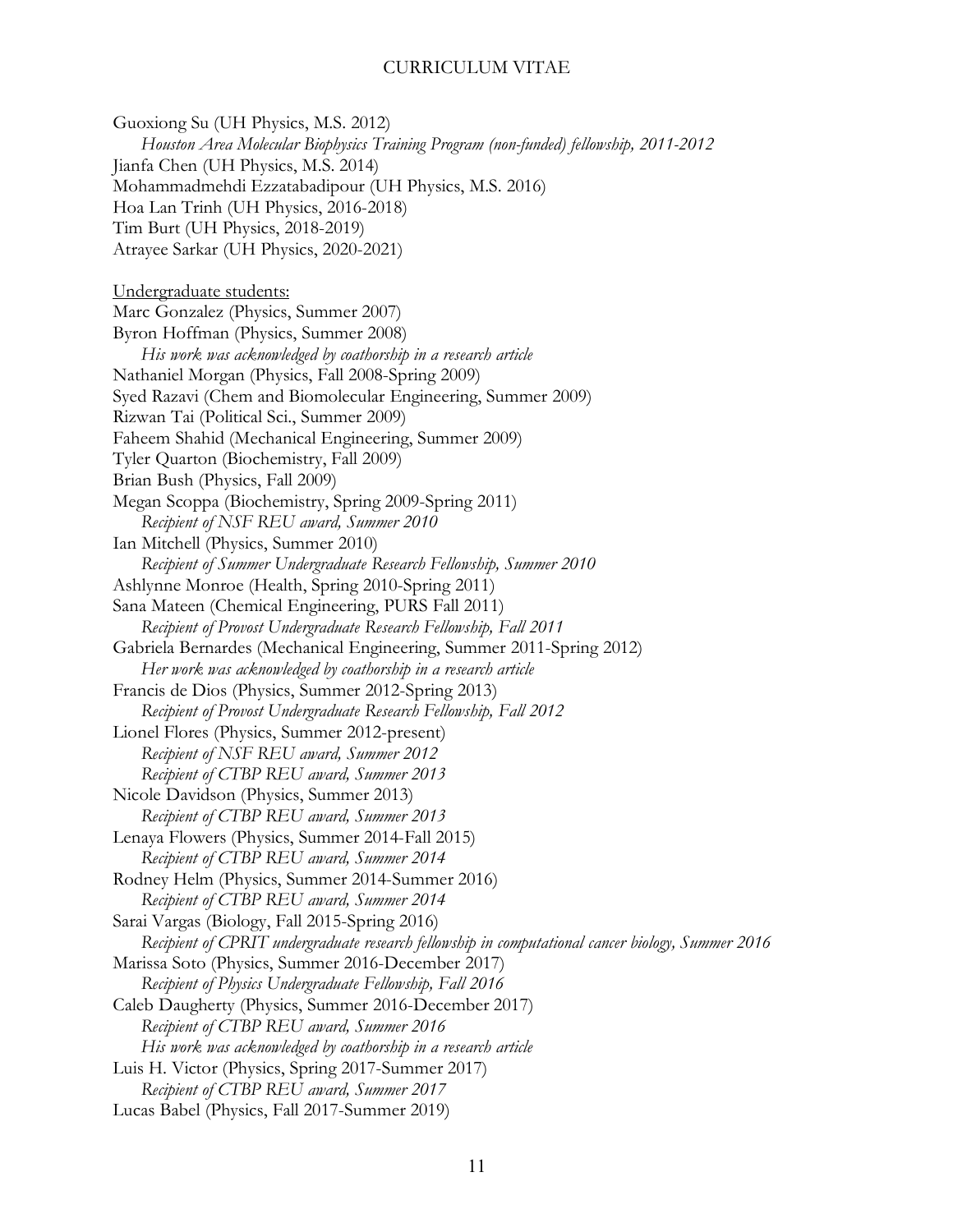*Recipient of CTBP REU award, Summer 2018 His work was acknowledged by coathorship in a research article* Brett Velasquez (Physics, Summer 2017-Spring 2020) *Recipient of CTBP REU award, Summer 2017* Nate Jennings (Physics, CMU, Summer 2019, Summer 2020)

DOE/SULI trainees: Briana Sobecks (Chem Eng, UIUC, Summer 2021) Jose' Villalobos (Physics, UT San Antonio, Spring 2022)

DOE/CCI trainees: Ian Gildea (Eng, Tidewater Community College, Spring 2022) Arsam Firoozfar (Computer Science, Lake Washington Institute of Technology, Summer 2022)

### **Membership in Professional Societies**

Biophysical Society, American Physical Society, Physics Teacher Education Coalition, American Chemical Society, and Protein Society.

# **Professional Development and Training**

- UH ADVANCE Administrative Fellow (2017-2018)
- Faculty Workshop: Managing Mentoring Conversations (2019)
- UH Cougar Chairs Leadership Academy (2019-2020)

# **University Committee, Teaching and Administrative Duties at UH**

Department:

- Website Committee (2007-2012)
- Graduate Studies Committee (2007-2013)
- Faculty Search Committee (Biophysics 2010, Nano 2014)
- Chair of the Faculty Search Committee in Biological Physics (2015)
- Personnel Committee (2012-2017)
- Chair of the Seminar Committee (2012-2017)
- Award Committee (2017-2019)
- Outreach Committee (2013-2020)
- Seminar Committee (2019-2020)
- Executive Committee (2017-2020)

### College:

- College Dean Search Committee (2013-2014)
- College Strategic Planning Committee (2015)
- The Junior Faculty Award Committee (2017)

### University:

• Internal Advisor Board for the Center for Advanced Computing and Data Systems (2016-2017)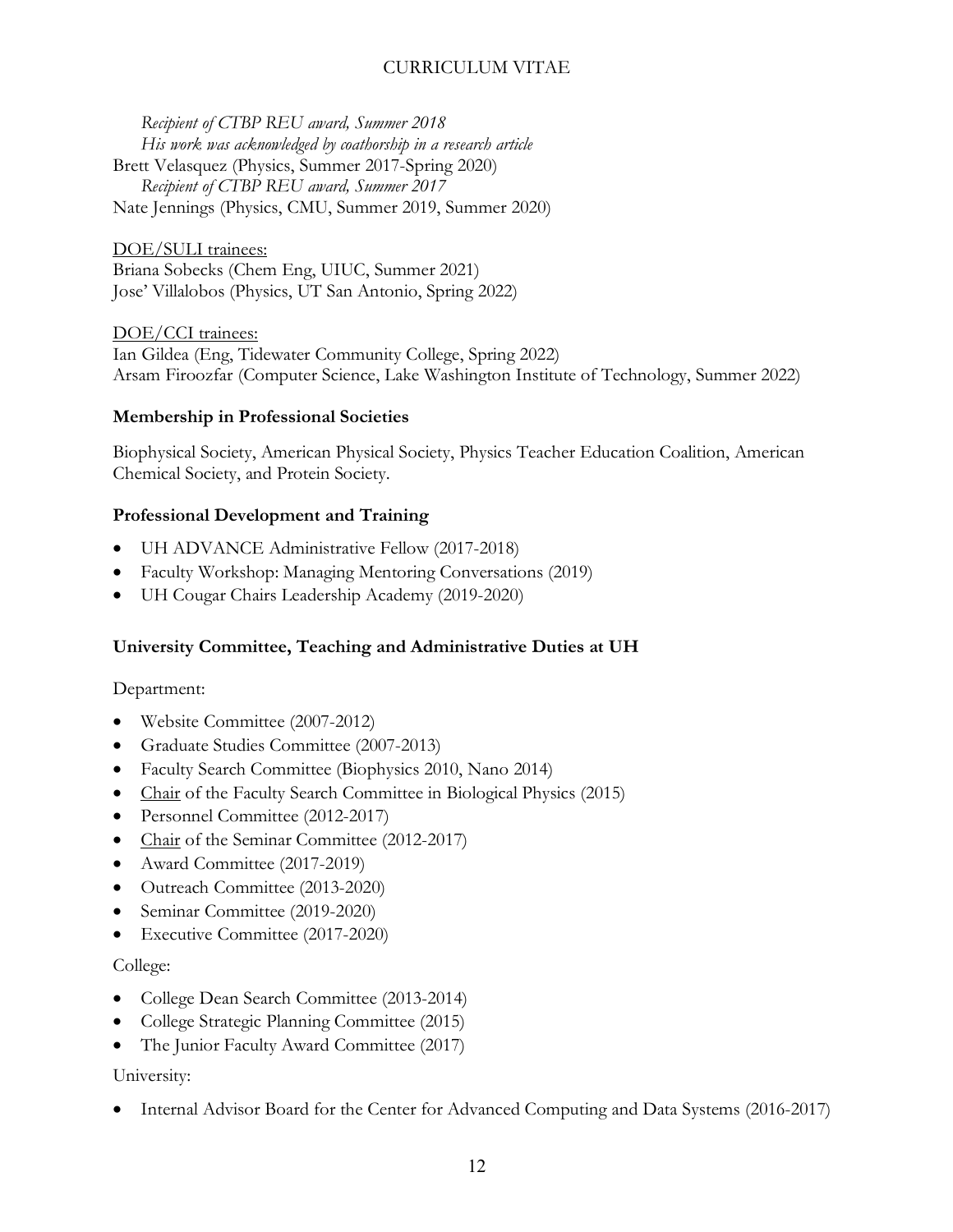- The Quality Enhancement Plan (2017-2019)
- Committee on Distinguished and Named Professorships and Chairs (2019-2020)
- Committee on Racial Equity and Social Justice (2020)

# **University Committee Duties at the University of Washington (UW)**

# University:

• Chair of the Faculty Mentor Committee for the UW Louis Stokes Alliance for Minority Participation (UW-LSAMP, 2021-present)

# Department:

• Local organization committee of the APS Conferences for Undergraduate Women in Physics (CUWiP23) (2022-present)

# **Services in Professional Societies**

Greater Science Community:

- Co-Director and faculty advisor: Science Teacher Equity Program (UH) for science teachers in elementary schools and for physics teachers in high schools (2012-2017)
- Faculty member of the steering committee: Houston Area Molecular Biophysics Training Program (2013-2020)
- Outreach Director: Center for Theoretical Biological Physics at Rice University (2013-2021)
- Chair: Protein Folding Dynamics -- from protein folding *in vitro* to hierarchical assembly *in vivo*, Gordon Research Conference (2020)
- Co-Organizer, National Science Foundation Virtual Workshop: Growing Equity, Inclusion, and Diversity for the Physics of Living Systems Student Research Network (2020).
- Faculty mentor of the Physics of Living Systems Student Research Network (2014-present).
- Faculty mentor of the Physics of Living Systems Physics Teacher Network (2020-2021).

American Physical Society:

- Organizer: Focus session on "Hydrophobic Interactions in Multiple Scales for Biology" at the Annual March Meeting of the American Physical Society (2008)
- Organizer: Focus session on "Simulations and Theories for Biomolecules under Cell-like Conditions" at the Annual March Meeting of the American Physical Society (2009)
- Member at large: Division of Biological Physics, American Physical Society (2010-2013)
- Chair/Chair line: Division of Biological Physics, American Physical Society (2020-2024)

Biophysical Society:

- Organizer: Member-organized session on "Biopolymer Dynamics in Cell-like Environment" at the Annual Meeting of the Biophysical Society (2010)
- Founding Chair and Chair: Biopolymers In Vivo Subgroup, Biophysical Society (2011-2012)
- Member: Education Committee, Biophysical Society (2012-2015)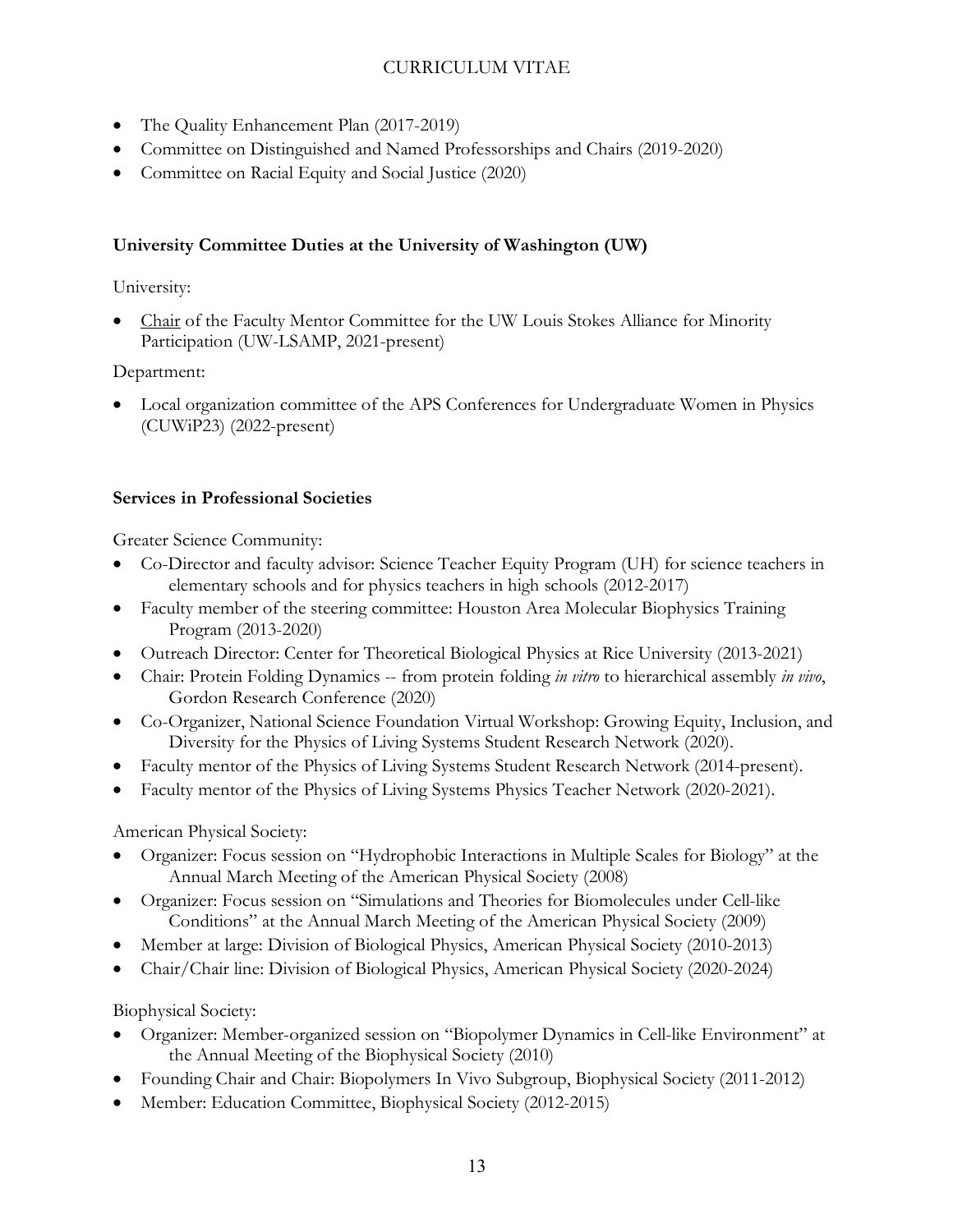- Program Chair: Biopolymers *in vivo* Subgroup of the Biophysical Society Meeting (2016-2017)
- Member at large: Biopolymers *in vivo* Subgroup of the Biophysical Society Meeting (2018-2021)

# The Protein Society

• Counsilor of the Executive Committee, the Protein Society (2021-2024)

# **Journal Editorial Boards and Reviewer:**

- Editorial Board, *Biophysical Journal,* (2018-present).
- Guest Editor, *The Journal of Physical Chemistr*y's Special Issue entitled: Dave Thirumalai Festschrift (2021).
- Guest Editor, *Current Opinions in Structural Biology* Folding and Binding, Vol. *66* (2021).
- Guest Editor, *The Journal of Physical Chemistr*y's Special Issue entitled: Jose' Onuchic Festschrift (2022).
- Guest Editor, *Protein Science's* Early Career Special issue
- Associate Editor, *Reviews of Modern Physics* (2014-2022).
- Referee for Journals: *Biophysical Journal, Proteins: Structure, Function, and Bioinformatics, Protein Science, Proceedings of the National Academy of Sciences, Physical Biology, Journal of Physical Chemistry B, International Journal of Molecular Sciences, Physical Review E, Biochemistry and Cell Biology, PLoS Computational Biology, and Nano Letters.*
- Reviewer for funding agencies: National Science Foundation, Department of Energy, and American Chemical Society Petroleum Research Fund

# **Selected Invited Talks (in reverse chronological order)**

- Proteins in a Crowd under Heat and Pressure, Biophysics Seminar, Center for Biological Physics, University of California at Los Angeles, virtual, May 2022.
- Proteins in a Crowd under Heat and Pressure, Biological Physics/Physical Biology seminar, virtual, April 2022.
- Understanding Protein Complex Assembly through Grand Canonical Maximum Entropy Modeling, Contributed talk, The American Physical Society March Meeting, March 2022.
- Proteins in a Crowd under Heat and Pressure, Physics Colloquium University of Idaho, virtual, October 2021.
- Proteins in a Crowd under Heat and Pressure, Biostatistics Seminar, University of Kansas Medical Center, virtual, October 2021.
- The Dual Role of Calcium/Calmodulin-dependent kinase II in transducing calcium signals and reorganizing actomyosin networks, Invited talk, The American Physical Society March Meeting, March 2021.
- Physics of Memory and Learning from the Perspective of Biomolecules, The Penn Muscle Institute Seminar, University of Pennsylvania, virtual, December 2020.
- From Protein Folding *in vitro* to Hierarchical Assembly *in vivo*, Laufer Center for Physical and Quantitative Biology Seminar, Stony Brook University, virtual, December 2020.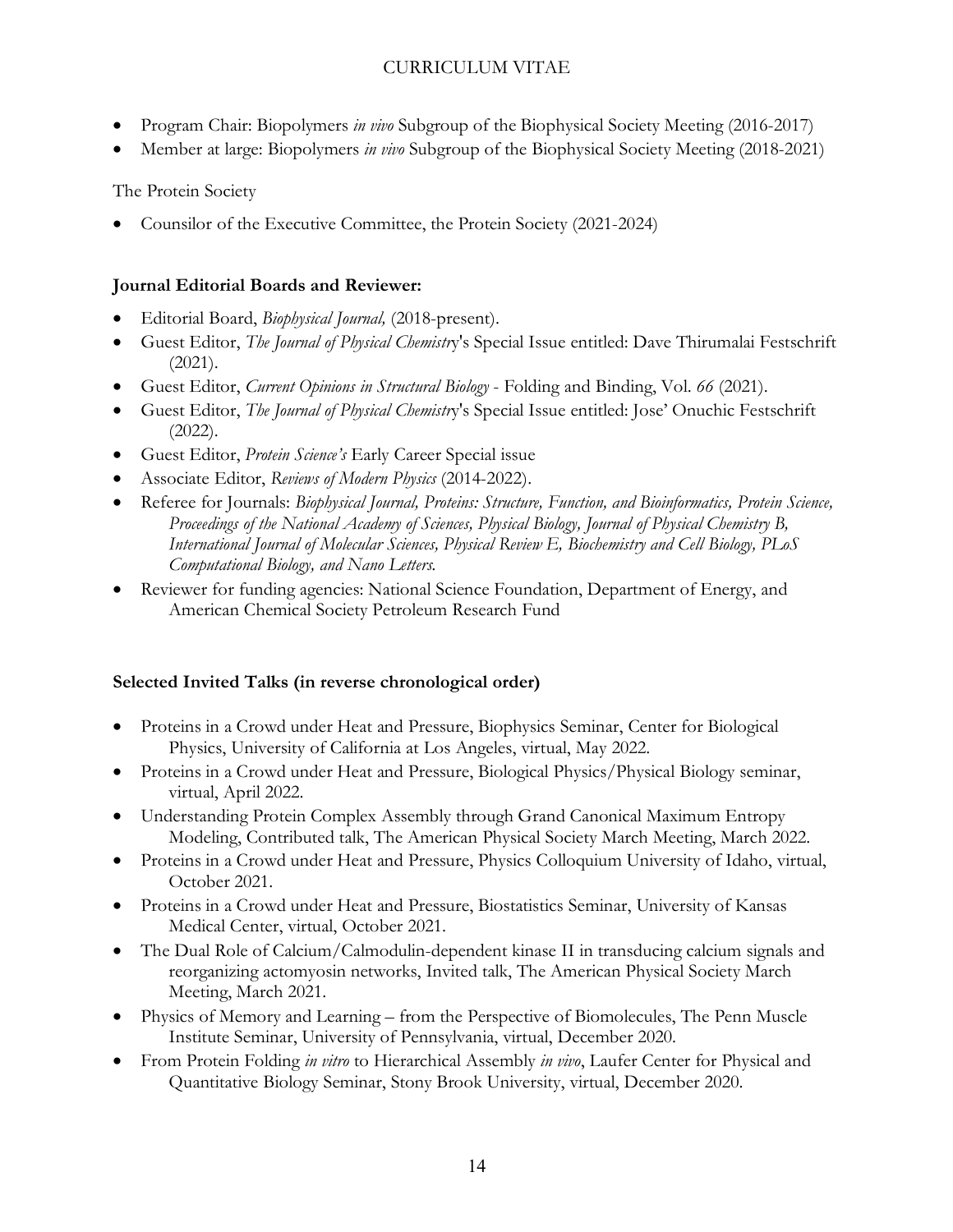- From Protein Folding *in vitro* to Hierarchical Assembly *in vivo*, Physical Chemistry Seminar, University of Washington, virtual, October 2020.
- Physics of Memory and Learning from the Perspective of Biomolecules, Seminar, Molecular Engineering, University of Washington, virtual, October 2020.
- Proteins in a Crowd under Heat and Pressure, Physics Colloquium, University of Washington, virtual, October 2020.
- From Protein Folding *in vitro* to Hierarchical Assembly *in vivo*, Pacific Northwest National Laboratory, virtual, July 2020.
- Assemblies of Calcium/Calmodulin Dependence Kinase II with Actin and their Dynamic Regulation by Calmodulin in Dendritic Spines, Virtual 2020 Annual March Meeting, American Physical Society, 2020.
- Proteins in a Crowd under Heat and Pressure, Symposia, Biophysical Society Annual Meeting, San Diego, CA, February 2020.
- Proteins in a Crowd under Heat and Pressure, Physics Colloquium, University of Florida, Gainesville, FL, February 2020.
- Proteins in a Crowd under Heat and Pressure, Inaugural Speaker, Rice Women in Physics Distinguished Lecture Series, Rice University, Houston, TX, February 2020.
- Critical Phenomena in the Temperature-Pressure-Crowding Phase Diagram of a Protein, Biophysics Seminar, Ohio State University, November 2019.
- Physics of Memory and Learning from the Perspective of Biomolecules, Biophysics Seminar, University of Maryland, October 2019.
- Critical Phenomena in the Temperature-Pressure-Crowding Phase Diagram of a Protein, 2019 Taipei International Workshop for Soft Matter and Biophysics, Taipei, Taiwan, September 2019.
- Physics of Memory and Learning from the Perspective of Biomolecules, The 19th KIAS Conference on Protein Structure and Function, Seoul, Korea, September 2019.
- Critical Phenomena in the Temperature-Pressure-Crowding Phase Diagram of a Protein, The Fourth International Conference on Computational Science and Engineering, Ho Chi Minh City, Vietnam, July 2019.
- Critical Phenomena in the Temperature-Pressure-Crowding Phase Diagram of a Protein, Macromolecular Crowding Telluride Science Research Center, Telluride, CO, July 2019.
- Critical Phenomena in the Temperature-Pressure-Crowding Phase Diagram of a Protein, 33rd Protein Society Annual Meeting, Seattle, WA, July 2019.
- Physics of Memory and Learning from the Perspective of Interacting Molecules, Physics Colloquium, University of Houston at Clear Lake, Houston, TX, March 2019.
- Physics of Memory and Learning from the Perspective of Interacting Molecules, Outreach Seminar, Houston Community College, Houston, TX, February 2019.
- Physics of memory and learning from the perspective of interacting molecules, Physics Colloquium, University of Houston, Houston, TX, November 2018.
- Molecular underpinnings of postsynaptic calmodulin dependent  $Ca^{2+}$  signaling, plenary speaker, Texas Section of the APS, Houston, TX, October 2018.
- Molecular underpinnings of postsynaptic calmodulin dependent  $Ca^{2+}$  signaling, Biological Physics Seminar, Arizona State University, Tempe, AZ, October 2018.
- Molecular underpinnings of postsynaptic calmodulin dependent  $Ca^{2+}$  signaling, Keck Seminar, Gulf Coast Consortia, Houston, TX, September 2018.